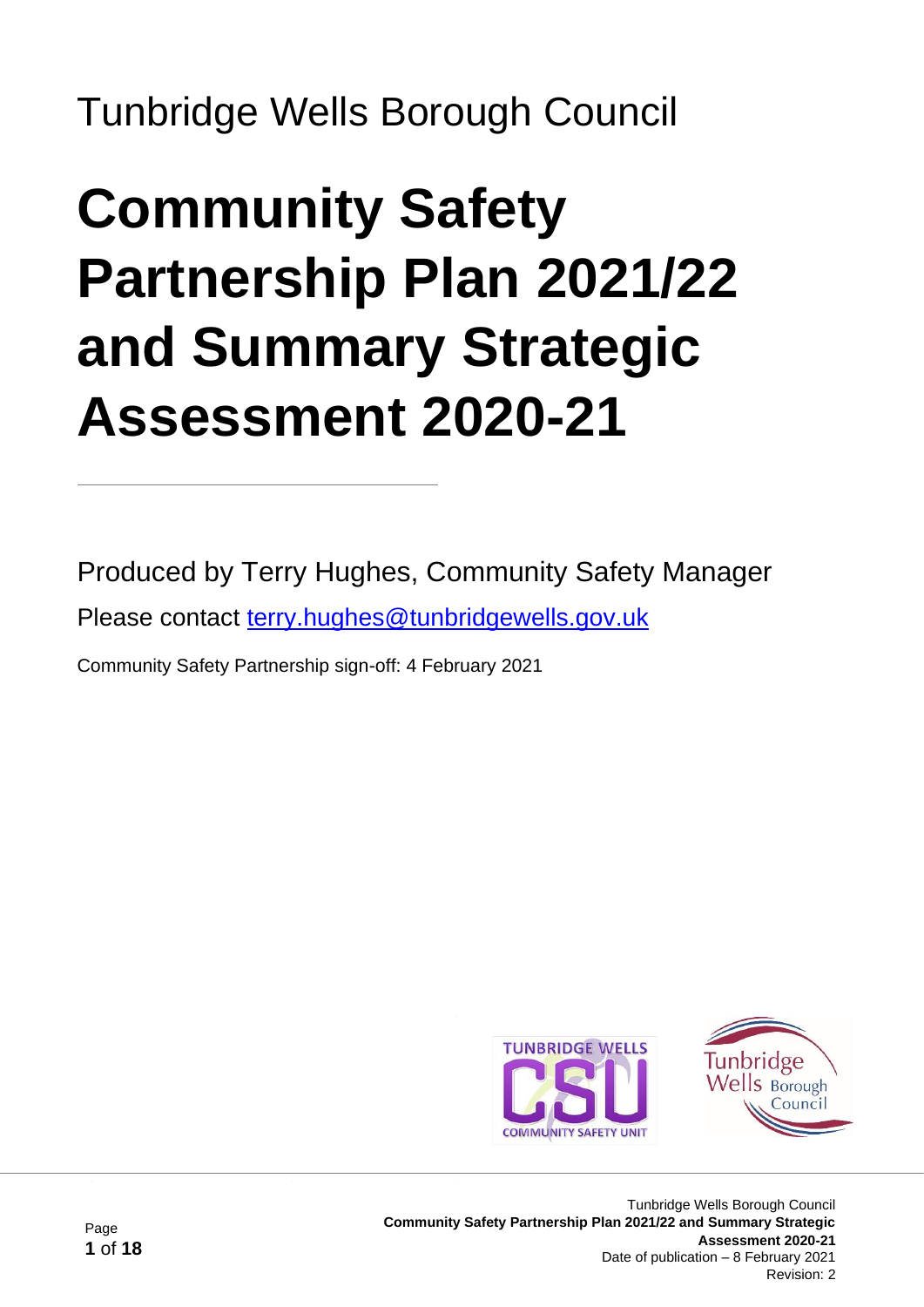# **Introduction**

The Strategic Assessment produced for the Tunbridge Wells Community Safety Partnership (CSP) helps establish priority themes for the 2021/22 Partnership Plan.

# **Legislation**

The Crime and Disorder Act 1998 gave statutory responsibility to local authorities, the police, and key partners to reduce crime and disorder in their communities. Under this, and subsequent legislation, Community Safety Partnerships are required to carry out annual audits and to implement crime reduction strategies.

The Police and Justice Act 2006 introduced scrutiny arrangements in the form of the Crime and Disorder Scrutiny Committee, as well as introducing several amendments to the 1998 Act including the addition of anti-social behaviour (ASB) and substance misuse within the remit of the CSP strategies. Reducing reoffending was subsequently added by the Policing and Crime Act 2009. The Crime and Disorder (Formulation and Implementation of Strategy) Regulations 2007 set out further revisions to the 1998 Act.

## **The aim of the Strategic Assessment**

The analysis of data provided by partners enables the partnership to set clear priorities for the coming year.

Part 1 provides a summary of findings from data covering the period January 2020 – December 2020 (July 2019 – June 2020 for road safety), draws some conclusions from the data and recommends the priorities for the partnership for the forthcoming financial year.

Part 2 offers a broad outline of how these priorities will be addressed as well as some specific projects that will be undertaken by the Council's community safety team and external partners.

**It should be noted that some of the data provided in this document is provisional and may undergo further revision.**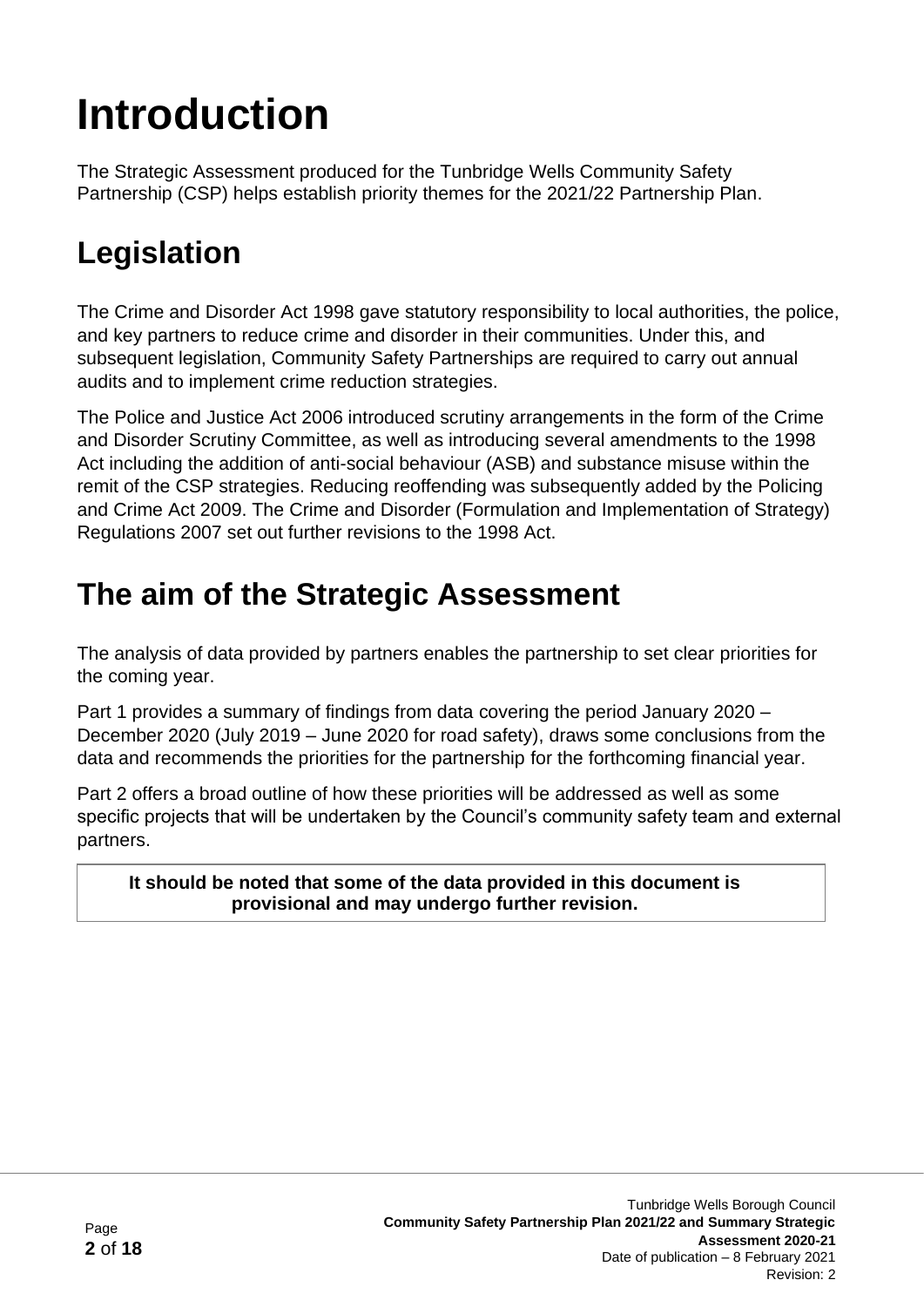# **Part 1 – Analysis**

## **All recorded crime**

Current figures for the 12-month period January 2020 – December 2020, unless stated.

**Level of Crime:** 7,830 (previous period 8,608)

**Peer Comparison:** Best out of 12 Kent areas by population and volume

**Annual Change:** A reduction of 778 crimes (-9%)



**Kent comparison - per 1000 residents**

Tunbridge Wells had the lowest overall crime rate in Kent for the given period, marginally ahead of our West Kent neighbours Sevenoaks and Tonbridge and Malling.

A reduction of 778 crimes builds on the reduction of 345 crimes during the previous calendar year (2019).

From the metric of 'all crime' Tunbridge Wells is the safest local authority area in Kent.



**Three-year trend - per 1000 residents**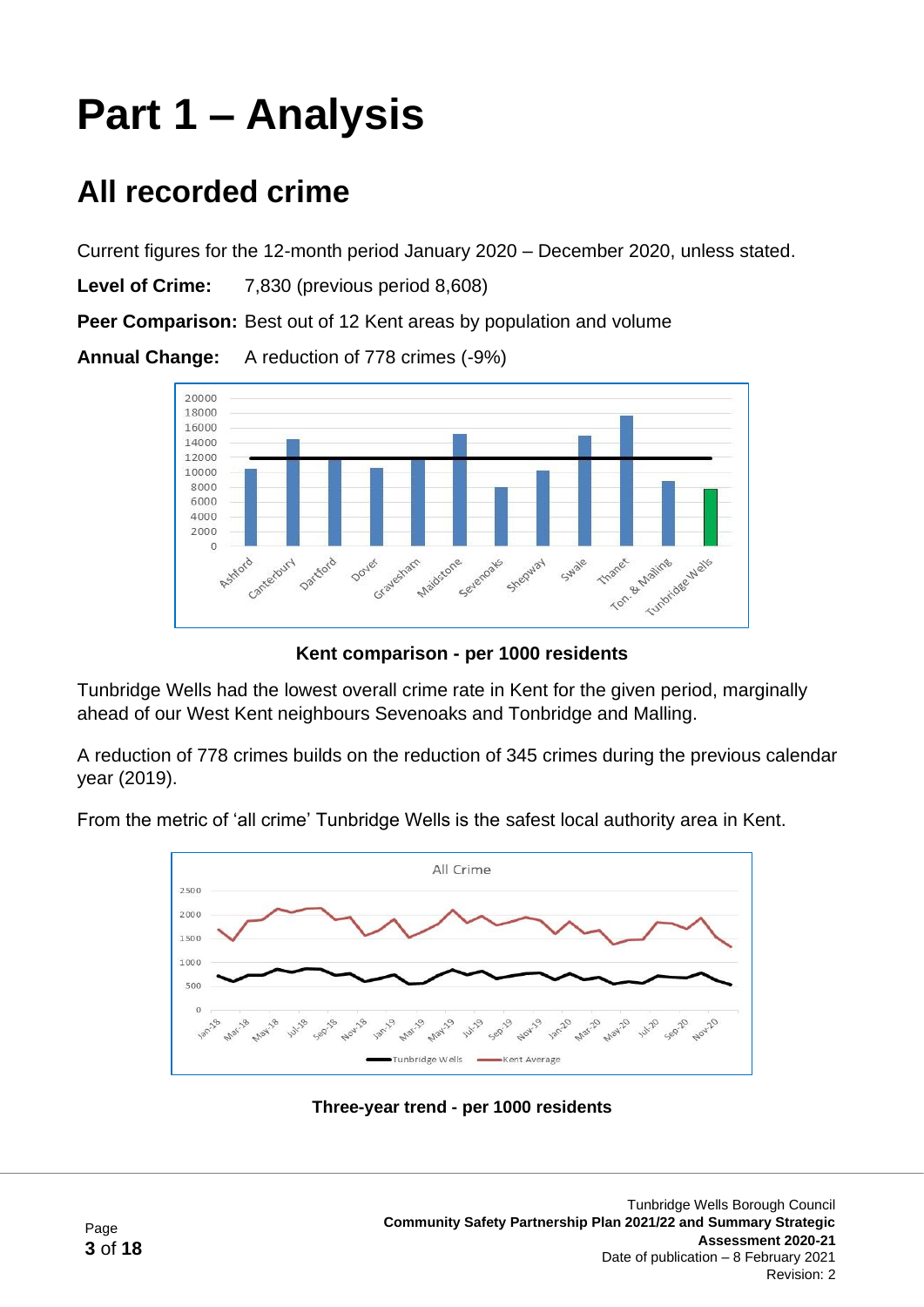The table that follows shows a breakdown of reported incidents, the increase or decrease since the last reporting period, and our county position. Subsequent pages provide further details on key crime types and a ward breakdown.

| <b>Crime Type</b>           | <b>This Year</b> | <b>Last Year</b> | $\frac{0}{0}$<br>Change | <b>Number</b><br>change | 2019           | 2020                    |
|-----------------------------|------------------|------------------|-------------------------|-------------------------|----------------|-------------------------|
| All crime                   | 7,830            | 8,608            | $-9.0%$                 | $-778$                  | 1              | 1                       |
| Victim-based crime          | 6,652            | 7,466            | $-10.9%$                | $-814$                  | 1              | 1                       |
| <b>Violent Crime</b>        | 3,662            | 3,571            | 2.5%                    | 91                      | 2              | $\overline{\mathbf{3}}$ |
| Sexual offences             | 272              | 284              | $-4.2%$                 | $-12$                   | 3              | $\overline{\mathbf{3}}$ |
| <b>Hate Crime</b>           | 191              | 185              | 3.2%                    | 6                       | $\overline{4}$ | $\overline{\mathbf{3}}$ |
| <b>ASB Incidents</b>        | 2,354            | 1,490            | 58.0%                   | 864                     | 1              | $\overline{2}$          |
| <b>Burglary Residential</b> | 281              | 361              | $-22.2%$                | $-80$                   | 3              | 1                       |
| Criminal damage             | 948              | 1,055            | $-10.1%$                | $-107$                  | 1              | 1                       |
| Domestic abuse incidents    | 2,391            | 2,296            | 4.1%                    | 95                      | 1              | 1                       |
| Drug offences               | 219              | 206              | 6.3%                    | 13                      | 4              | $\overline{\mathbf{3}}$ |
| (Drug Trafficking)          | 66               | 80               | $-17.5%$                | $-14$                   |                | - -                     |
| (Drug Possession)           | 153              | 126              | 21.4%                   | 27                      | --             |                         |
| Robbery                     | 39               | 67               | $-41.8%$                | $-28$                   | 1              | 1                       |
| Shoplifting                 | 564              | 759              | $-25.7%$                | $-195$                  | 6              | 4                       |
| Theft from a motor vehicle  | 229              | 301              | $-23.9%$                | $-72$                   | 3              | 1                       |
| Theft of motor vehicle      | 123              | 138              | $-10.9%$                | $-15$                   | 3              | 4                       |

Noticeable in this data:

- A small increase in violent crime
- A smaller than expected increase in reports of domestic abuse
- A sizeable increase in anti-social behaviour

Clearly, data for this period will have been influenced by the changes we have had to make to our daily lives as a result of the pandemic and the various lockdown and post-lockdown situations our residents have endured.

While anti-social behaviour increased by 58% a great many of these reports were related to perceived breaches of COVID-19 regulations. Violent crime increased by 91 incidents (2.5%) over the preceding period following a reduction of 7.5% in 2019. Domestic abuse reports increased by 4.1%. That's half the increase we experienced in 2019 and lower than many domestic abuse professionals expected.

# **Conclusion**

This strategic assessment sets out the priorities that the Community Safety Partnership should focus on in 2021/22 and helps us to determine what services should be funded.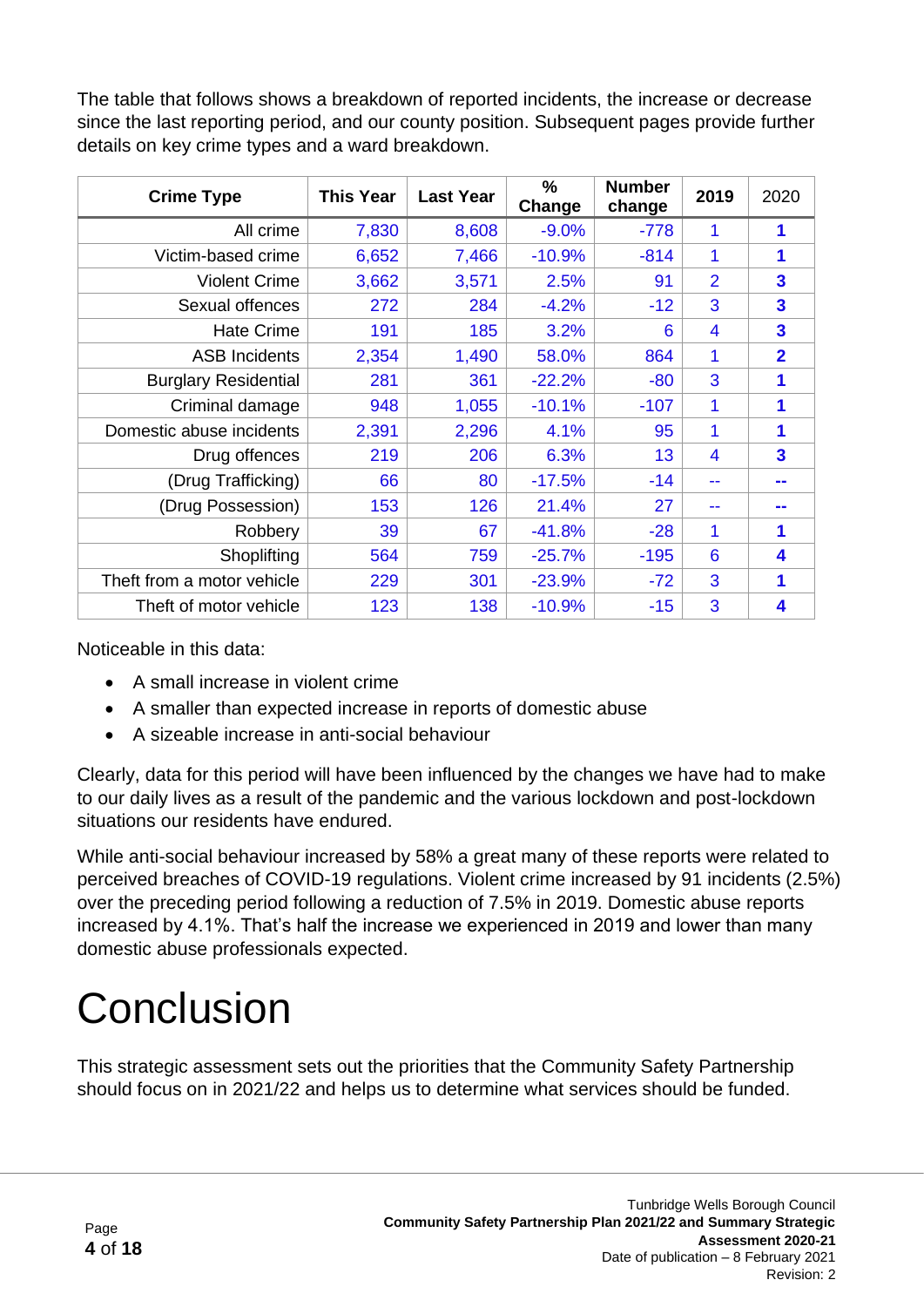Crime figures are, as always, presented with a number of caveats, particularly with respect to long-term trends. This year especially we need to be mindful of the effects the events of 2020 had on some crime and anti-social behaviour data, as well as expected seasonal trends. However, we are fortunate to live in a low crime area and we're pleased the data shows Tunbridge Wells to be the safest place in Kent; albeit by small margins over our West Kent neighbours.

The year ahead will also present some challenges. High need domestic abuse cases are likely to continue to feature for some time, putting extra strain on support workers and service providers. Financial, academic and mental health difficulties will make matters worse, particularly for families with school-aged or younger children.

Poor mental health will also play a part in how some of our younger generation are able to return to normal behaviour, and this may have a negative effect within the household, school, college or within the public realm.

Our public spaces are likely to be 'flooded' with young people as soon as conditions allow, as we saw in late summer 2020. It's important for us to prepare for this with support from partners such as Kenward Trust, St Giles Trust, Project Salus, KCC Early Help, the Community Alcohol Partnership team, and of course Kent Police in terms of reassurance and enforcement.

Our one and only nightclub, in Newton Road, has closed its doors for good, which is unfortunate, but may enable a smoother reopening of the NTE – and is likely to be replaced in time. We still have several venues with late night / early morning licences so we can be hopeful that Tunbridge Wells will again become a late night focus in the West of the county.

In terms of the seriously negative effects on our residents from outside the borough, Organised Criminal Groups and County Line issues have been somewhat muted over the past twelve months. As of February 2021 there are no notable OCGs operating in the borough, or at least none that we are aware of, it should be added, as the Serious Crime Directorate expects such a vacuum is not a true representation.

Of the three OCGs that were being worked on most recently, two have seen a combined total of five members of their groups receiving substantial prison sentences while other members are no longer active in Tunbridge Wells. The third group, a South London drug-supply OCG are believed to have targeted areas other than Tunbridge Wells.

This is testament to a very pro-active and highly effective Community Policing Team. As recently as 12 February 2021 five members of an Albanian OCG aged between 23 and 35 received sentences ranging from three to seven years for conspiracy to supply cocaine.

More broadly, people struggling with substance or alcohol addiction before the pandemic are likely to have found new habits or new ways of coping which again will change as we come out of lockdown – change for some people who will have found new coping mechanisms will not be welcomed.

By way of example, one morning in early February 2021 all the events or incidents (four) that were collated for the morning briefing were mental health related. In one incident a person was en route to the train station to "throw [themself] under a train". They were located by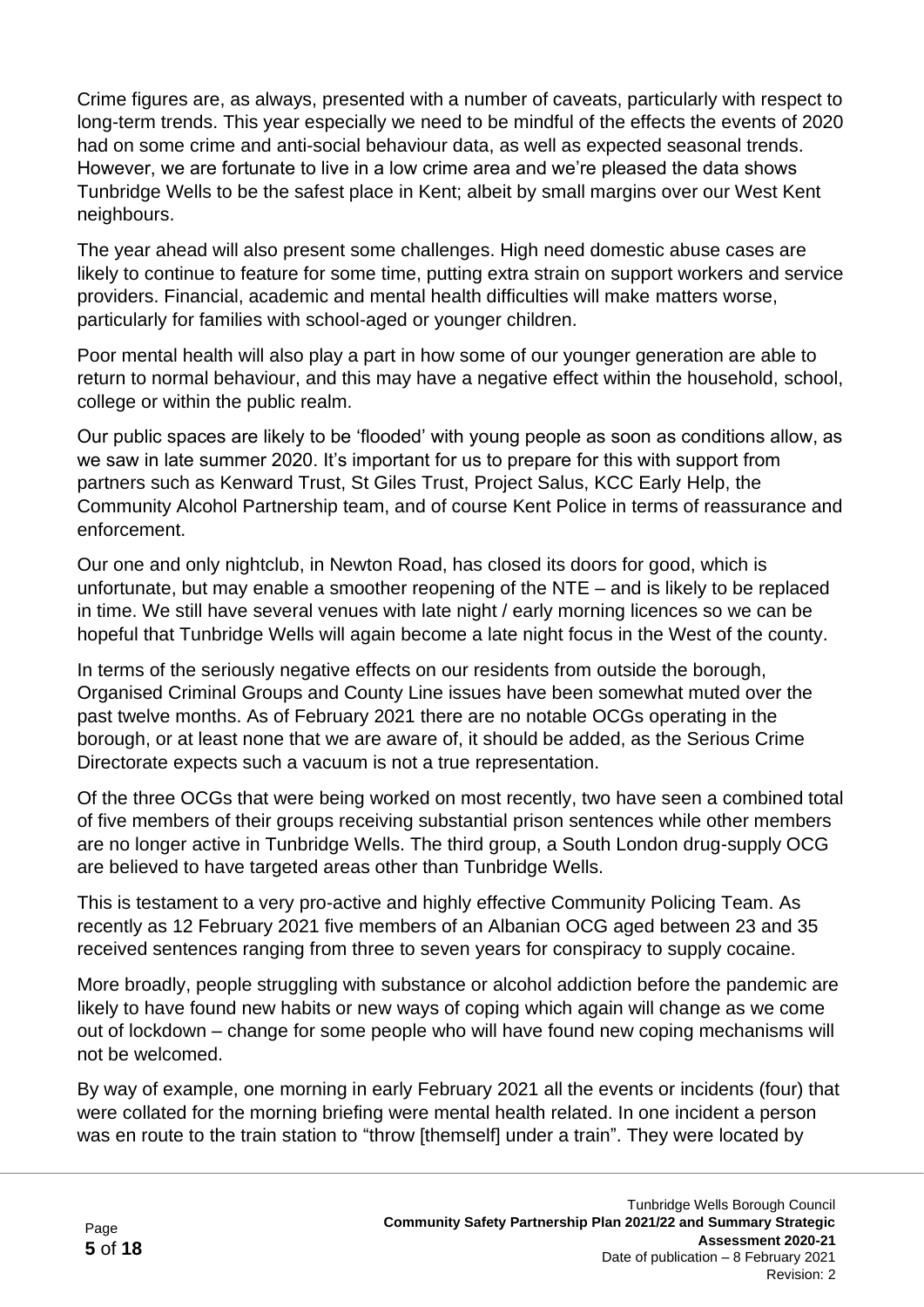patrols and went voluntarily with the crisis team to Priority House. Another person claimed to have taken a dozen paracetamol and was walking near Cranbrook wanting to end their life. Another person claimed money had been stolen from their property while in hospital and believed police were involved in the break in. The final call was from a person who had selfharmed and had called a friend rather than wake up their partner and three-year-old child.

The CSU Sergeant has worked hard to form links with the Community Mental Health Team at Highlands House to ensure regular attendance at monthly Vulnerability Board meetings. This will be vital if we are to bring relief to victims suffering from episodic or worsening mental health issues and for others who will be affected by this, such as neighbours and residents using our public spaces.

In respect of homelessness, or more specifically, rough sleeping, our Housing Team have done an incredible job engaging with very hard-to-reach individuals who were determined to maintain their lifestyles during pre-pandemic times. Managing such individuals in temporary accommodation, including local hotels etc., has taken a Herculean effort from a multitude of agencies to good effect. However, it would not be a surprise if, as COVID-19 related provisions and restrictions are reduced, we see some hardy individuals return to rough sleeping and begging in the town centre.

This year we must renew our Public Spaces Protection Orders (PSPOs) which expire in September. Orders last for a maximum of three years before they are either extended for a further three years or varied or discharged. We will begin this process early and with the benefit of a previous implementation.

### **Domestic Abuse**

Domestic abuse calls to Kent Police were initially expected to rise significantly. While this did not happen calls to the DAVSS helpline, which often were complex and 'high need', did increase by just under 400 across the calendar year. A moderate increase in caseloads were also graded as high need and was replicated in Sevenoaks and Tonbridge and Malling, where DAVSS also provide a point-of-crisis service.

While calls to police did not increase significantly, a study in a London borough by the Centre for Economic Performance published in November 2020 showed abuse by current partners and family members *did* increase by 8% and 17%, respectively. Within the same timeframe ex-partner abuse *declined* by 11%, suggesting the average change in domestic abuse reporting during lockdown is likely misleading.

The report goes on to show that almost all the increase in domestic abuse calls to the police was driven by third party reporting, with the lockdown likely to have trapped many victims with their abuser not giving them the opportunity to report abuse.

If such metrics can be applied elsewhere then we may expect a further increase in reports of domestic abuse during 2021/22 as the country returns to some form of normal. It is perhaps timely, then, that the new DA Bill will place a greater emphasis on support for victims of domestic abuse in refuges and applications for temporary accommodation.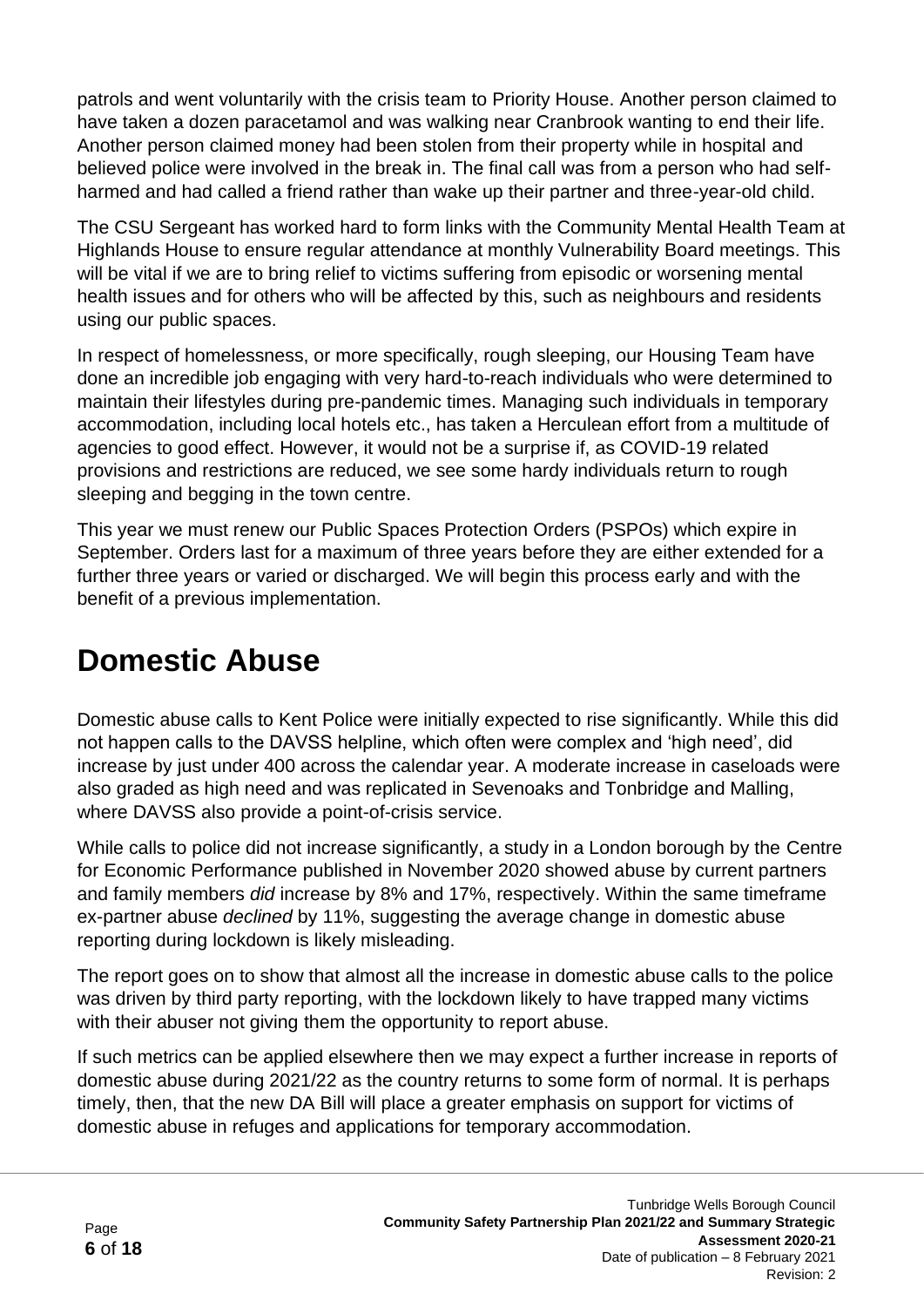**We recommend Domestic Abuse is retained as a priority for 2021/22.**

# **Drug Offences**

As often mentioned in these assessments our position within Kent for drug offences has never looked very impressive on paper, but it is important to note that our Community Policing Team retains a strong focus on tackling drug use and local production, as well as those wishing to traffic class A drugs into the borough from other locations, the so-called County Lines or "going country".

We will continue to deploy outreach workers to engage with young people in open spaces and key locations in Tunbridge Wells, Paddock Wood and elsewhere. While partner agencies CGL and We Are With You (formerly Addaction) are commissioned to address drug addiction with referred adults and young people. Kenward Trust also work on our behalf in schools in respect of drug use and underage drinking.

While the risk of being a victim of violence or knife crime in this borough is very low, incidents of violence are closely linked to drug supply and alcohol abuse. We've included violencerelated issues and knife crime in the substance abuse priority as there may be opportunities this year to put in place some actions and activities to raise awareness within schools, the night-time economy and the general public.

A 2020 report for the Home Office ('Review of Drugs', Professor Dame Carol Black) provides a detailed analysis of the challenges posed by drug supply and demand, including the ways in which drugs fuel serious violence.

The report highlights a series of complex issues including the long-recognised strong associations between young people being drawn into county lines and increases in child poverty, family breakdown, the numbers of children in care, school exclusions and mental health needs. Funding cuts to treatment, youth work and frontline policing over the past decade have also played a key role.

This phase one report was commissioned to inform the government's thinking on what more can be done to tackle the harm that drugs cause. It will be interesting to see how the policy phase develops, particularly in light of funding challenges brought about by the pandemic (the report was published in February 2020).

**We recommend Substance and Alcohol Abuse is retained as a priority for 2021/22.**

# **Anti-social Behaviour**

Tunbridge Wells experienced a 58% increase in anti-social behaviour over the calendar year. A breakdown of the data showed that a large proportion of the reports relate to residents reporting perceived (or real) breaches of COVID-19 regulations. For example, rowdy or nuisance gathering in public is a sub-category of anti-social behaviour and calls to police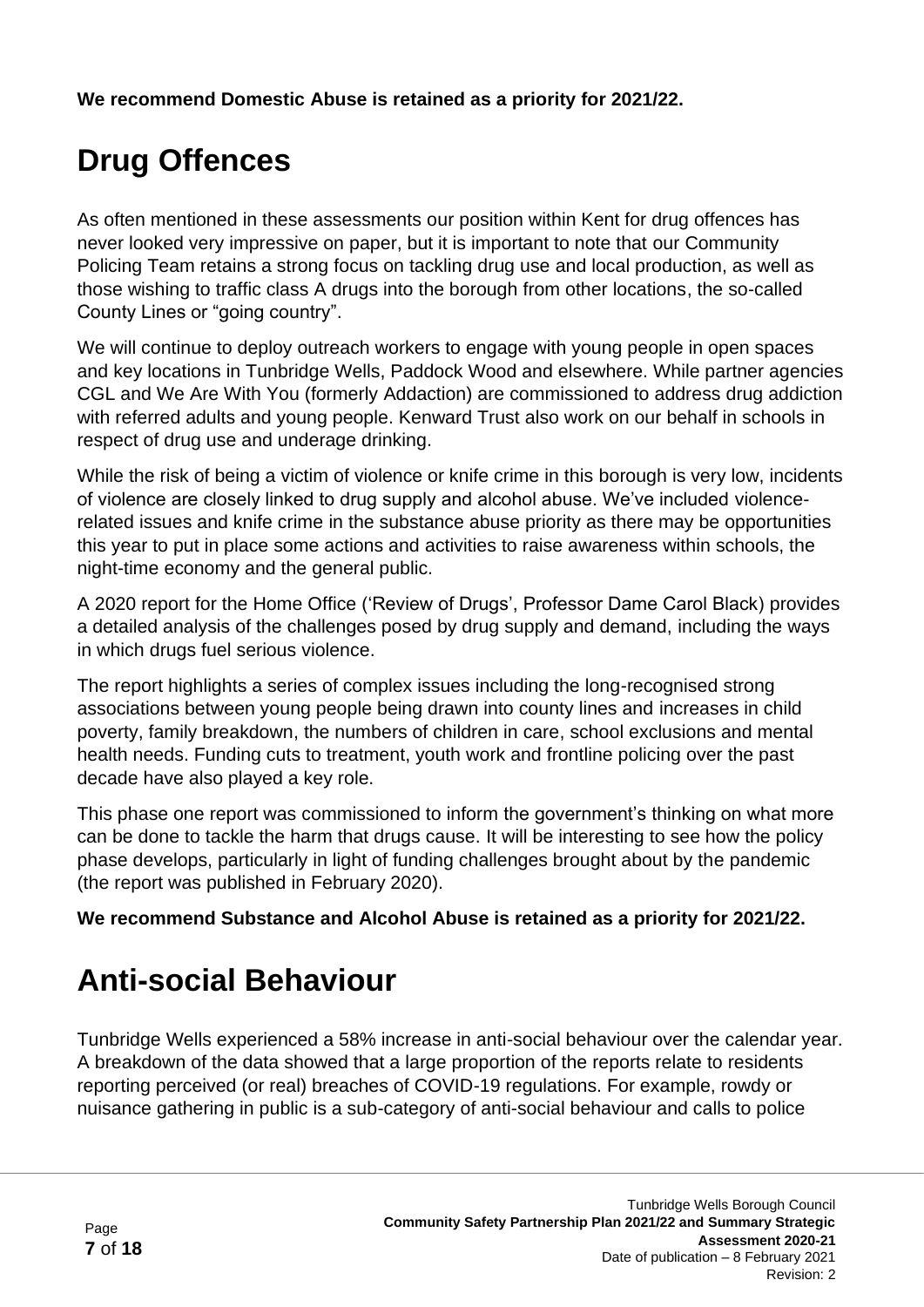increased by 429 (110%) in 2020. However, 377 of these were given a COVID-19 tag by the call taker.

Anti-social behaviour in town centre areas is often linked to excess alcohol intake or drug use in parks, car parks and other open spaces. Coupled with sensible use of deployable CCTV, visible outreach resources such as Early Help, Salus and St Giles Trust play a key role in maintaining Tunbridge Wells as a safe place to live, work and visit.

We have included violence-related issues in this priority to ensure we are sighted on the risks to the public, and young people themselves, of anti-social behaviour escalating to more serious public disorder, particularly with the high number of teenagers and young adults who frequent town centre open spaces. The potential for violent episodes to emerge from innocent gatherings must be considered in all our plans to tackle low-level disorder or when sending outreach workers to engage with young people and young adults wherever they choose to congregate.

**We recommend Anti-social Behaviour is retained as a priority for 2021/22.**

## **Road Safety**

All areas of Kent experienced a reduction in casualties over the preceding period (July-June) as perhaps expected due to the restrictions placed upon travel to and from work as well as recreational travel.

The Community Safety Partnership works to educate young people, pedestrians and other road users through school engagements, theatre and social media. We engage with Community Speed Watch who attempt, with varying degrees of success, to encourage drivers to stay within speed limits in known 'hotspot' areas and to enforce compliance, where possible, with police assistance.

Opportunities to engage with older residents and for partnership work with KFRS may return this year, and perhaps by Road Safety Week in November we can make use of the theatre for a session of performance Captain Safety for our younger residents.

Although the data does not necessarily support Road Safety as a particular priority for Tunbridge Wells, it is a concern for residents and there may be actions we can take to try to influence people's behaviour. It is also possible that the soon-to-be introduced near-miss register will generate opportunities for localised awareness-raising campaigns.

#### **We recommend Road Safety is retained as a priority for 2021/22.**

#### **Recommended priorities for 2021/22**

- 1. Domestic Abuse
- 2. Substance Misuse and Supply, and Alcohol Abuse (inc. violence-related issues and knife crime)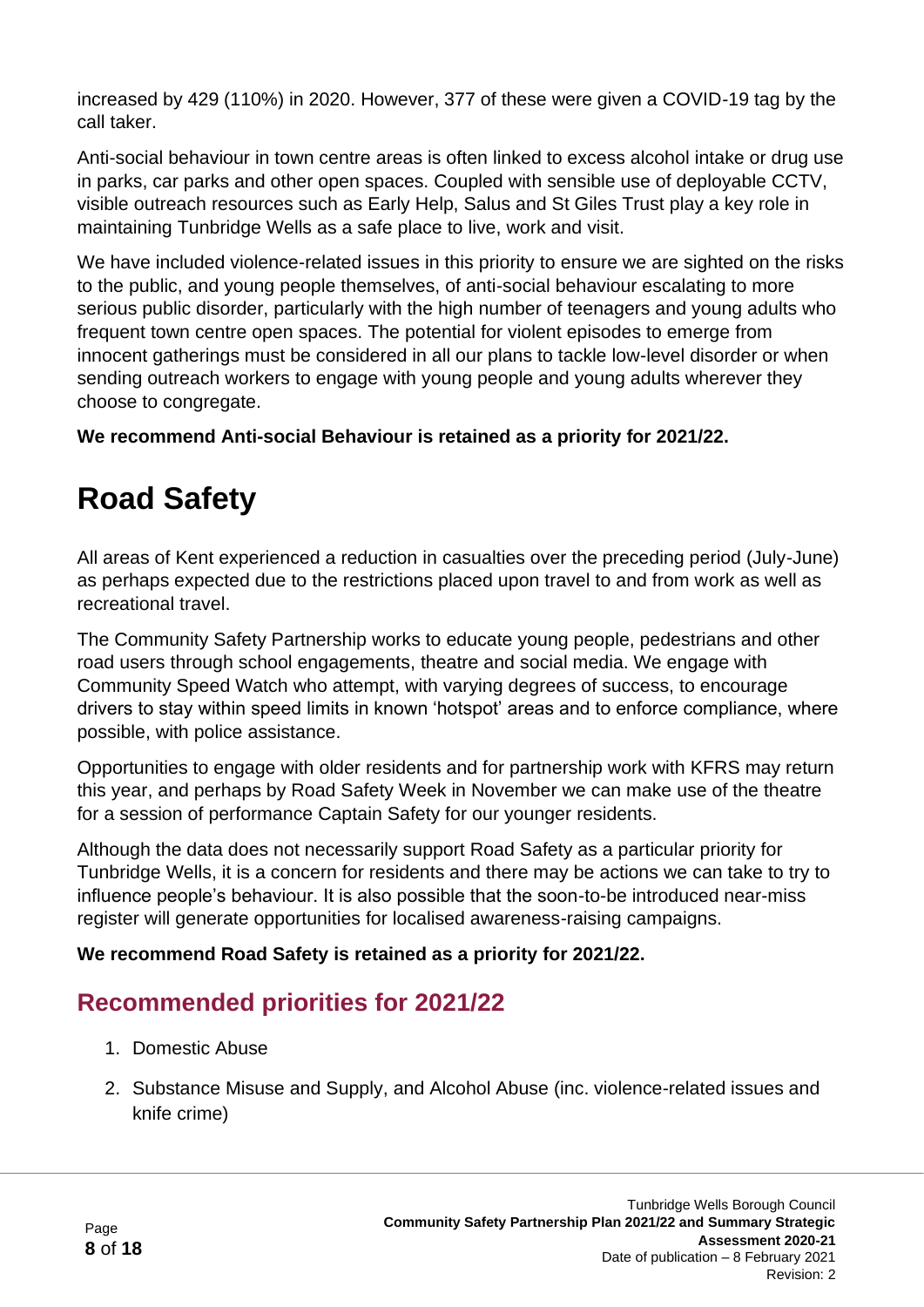- 3. Anti-social and High-risk Behaviour (including violence-related issues)
- 4. Road Safety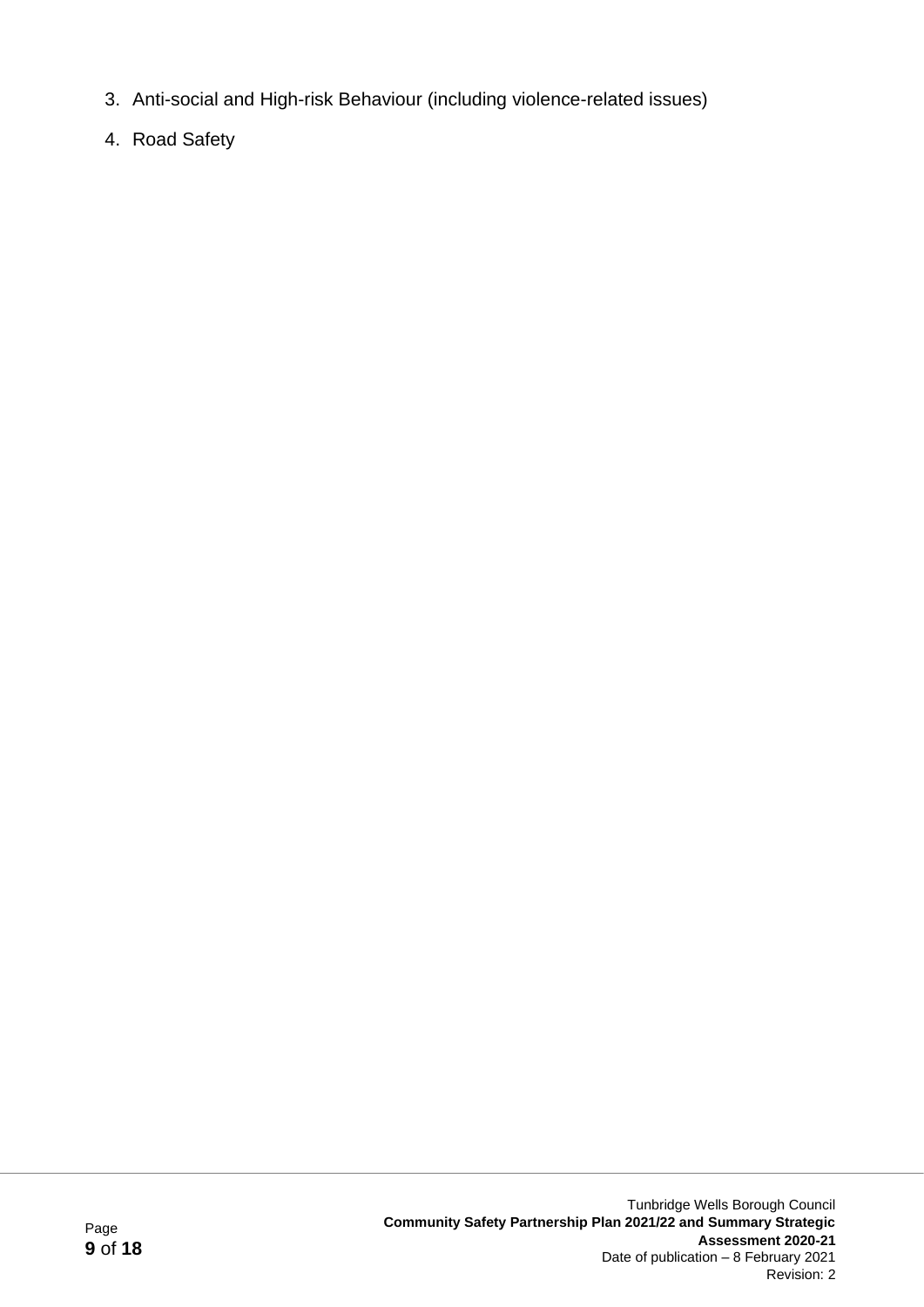# Part 2 –Action Plan 2021/22

### **Priority 1: Domestic Abuse**

| <b>Action</b>                                                                                                                                                                                                                                   | <b>Primary</b><br>agency/agencies                         | <b>Measure</b>                                                                                      | <b>Outcome</b> |
|-------------------------------------------------------------------------------------------------------------------------------------------------------------------------------------------------------------------------------------------------|-----------------------------------------------------------|-----------------------------------------------------------------------------------------------------|----------------|
| Provide DA support services to men and<br>women at all levels of risk. Prioritise high-risk<br>cases to a Multi-Agency Risk Assessment<br>Conference (MARAC). Run (or refer women to)<br>the Freedom programme for DA awareness<br>and support. | <b>DAVSS</b>                                              | No. of helplines calls, referrals<br>managed, number of<br>programmes run (quarterly<br>reporting). |                |
| Provide support to perpetrators of domestic<br>abuse to change their behaviour through the<br><b>Community Domestic Abuse Programme</b><br>(CDAP).                                                                                              | <b>Kent CDAP</b>                                          | Number of men supported<br>through CDAP (quarterly<br>reporting).                                   |                |
| Implement the requirements of the new<br>domestic abuse bill currently working its way<br>through the House.                                                                                                                                    | DA Forum,<br>DAVSS, Look<br>Ahead                         | Engagement with DA<br>commissioners, KCC leads<br>and service providers.                            |                |
| Continue to work with shared services and<br>other local authorities to ensure joined up<br>working, value for money and positive<br>outcomes.                                                                                                  | WK DA Forum,<br>DAVSS and KCC<br>commissioned<br>services | Joint West Kent action plan<br>outcomes (quarterly meeting).                                        |                |
| Provide the sanctuary scheme to victims of DA,<br>securing properties to allow them to remain in<br>their own home.                                                                                                                             | <b>TWBC Housing,</b><br>Look Ahead                        | Number of properties secured.                                                                       |                |
| Update Kent Police OSARA plan (Objective,<br>Scanning, Analysis, Response, Assess) for DA                                                                                                                                                       | Kent Police,<br><b>TWBC CSU</b>                           | Implementation of actions<br>intended to reduce repeat<br>victimisation.                            |                |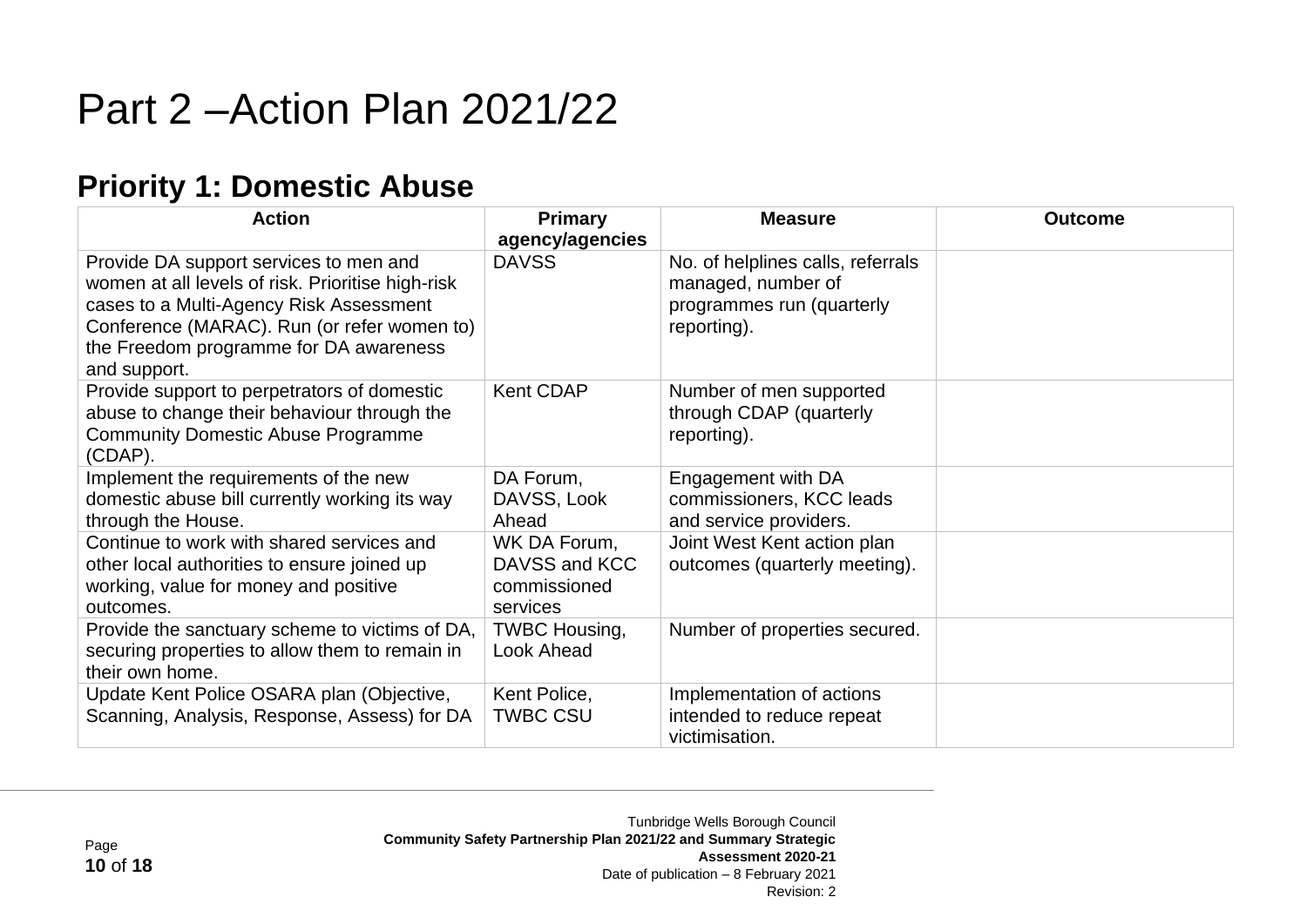| to drive actions through a TW DA Forum to<br>address repeat victims and offenders.                                                                                    |                                             |                                                                                                               |  |
|-----------------------------------------------------------------------------------------------------------------------------------------------------------------------|---------------------------------------------|---------------------------------------------------------------------------------------------------------------|--|
| Implement Tunbridge Wells One Stop Shop<br>(virtual or otherwise).                                                                                                    | Look Ahead, Kent<br>Police                  | Service availability and<br>accessed by residents.                                                            |  |
| Collaborate with the soon-to-be launched<br><b>Mediation and Domestic Abuse Network</b><br>organised by DAVSS and SATEDA.                                             | <b>TWBC Community</b><br><b>Safety Team</b> | Attend workshops and ensure<br>the resource is promoted to<br>TW residents and relevant<br>professionals.     |  |
| Run a suite of survivor programmes for female<br>and male survivors, including: "Own My Life"<br>and "Hope 2 Recovery"                                                | Look Ahead                                  | Number of programmes run<br>and number of attendees from<br>Tunbridge Wells.                                  |  |
| Provide emergency funding for items such as<br>furniture, white goods, food and travel to high-<br>risk victims in the community.                                     | Look Ahead                                  | Tunbridge Wells hi-risk victims<br>accessing the funding as<br>necessary.                                     |  |
| Obtain funding to ensure the availability of the<br>cyber-stalking clinic is maintained                                                                               | Look Ahead                                  | Funding secured and<br>continued provision of the<br>clinic.                                                  |  |
| <b>Commission PAS (Protection Against Stalking)</b><br>to deliver a stalking workshop.                                                                                | Look Ahead                                  | Workshop delivered and<br>attended by Tunbridge Wells<br>based clients.                                       |  |
| Ensure DA services identify stalking and<br>refer/signpost to PAS where appropriate.                                                                                  | DA service<br>providers / PAS               | DA services on board.<br>PAS receiving referrals or<br>confident that they will receive<br>them as necessary. |  |
| Training and awareness raising sessions for<br>partners and local businesses (to include<br>resources such as bar-coded lip balms and<br>posters for staff rooms etc. | Look Ahead                                  | Sessions delivered and good<br>partner and business<br>attendance.                                            |  |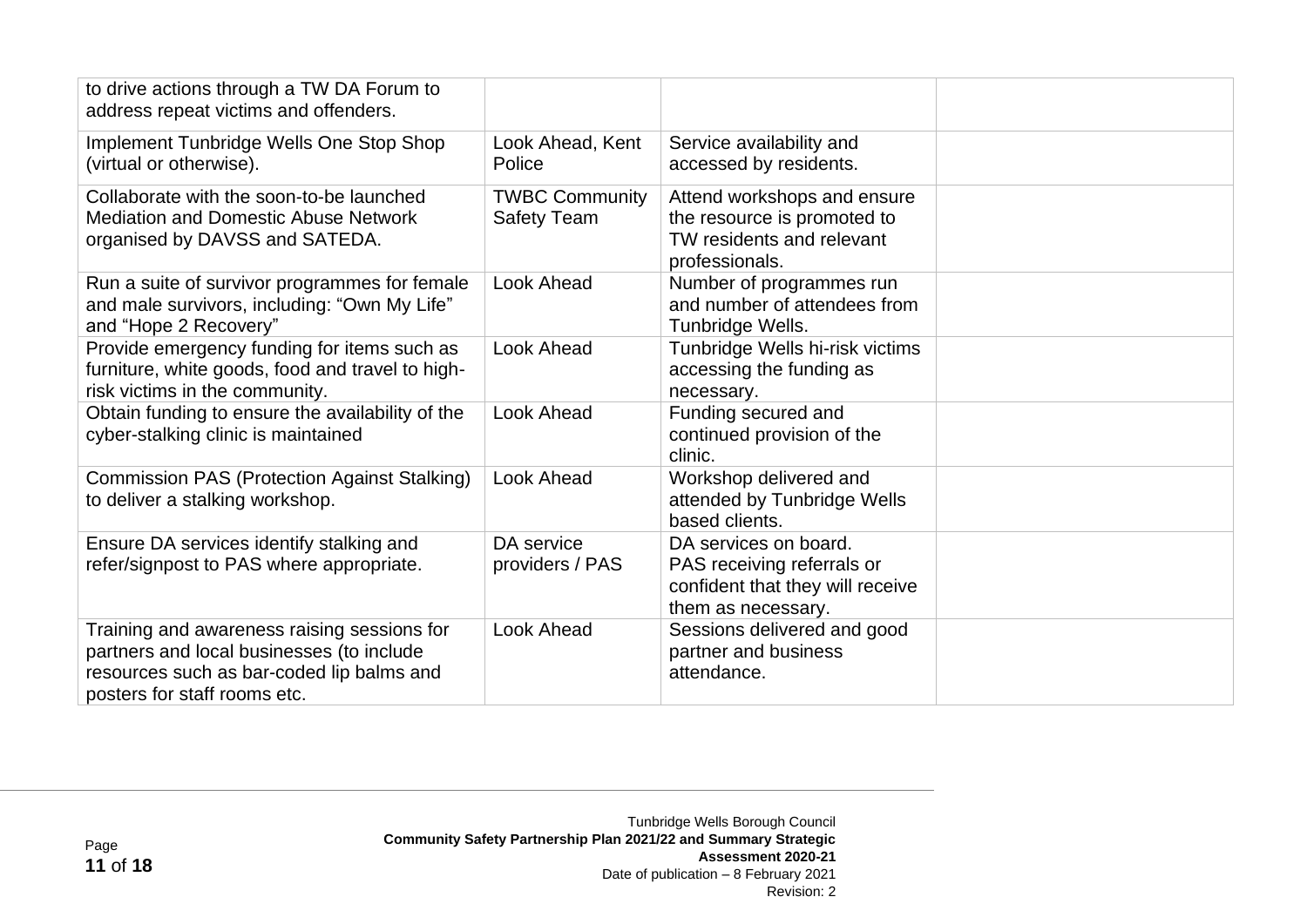### **Priority 2: Substance Misuse and Supply, and Alcohol Abuse (inc. violencerelated issues and knife crime)**

| <b>Action</b>                                                                                                                                          | <b>Primary</b><br>agency/agencies                            | <b>Measure</b>                                                                                   | <b>Outcomes</b> |
|--------------------------------------------------------------------------------------------------------------------------------------------------------|--------------------------------------------------------------|--------------------------------------------------------------------------------------------------|-----------------|
| To deploy substance misuse workers to<br>hotspots within the borough to be a presence<br>and carry out one-to-one and group work with<br>young people. | <b>Kenward Trust</b>                                         | Number of individuals engaged<br>with and locations visited.<br>Quarterly reporting.             |                 |
| Implement the Community Alcohol Partnership<br>(CAP) action plan to address issues around<br>underage drinking in Tunbridge Wells.                     | <b>Trading Standards,</b><br>CAP, TWBC<br>(CSU), Kent Police | Action plan developed and<br>programmes in place to<br>address concerns. Bi-monthly<br>meetings. |                 |
| Provide a positive presence in the night-time<br>economy (or daytime to provide COVID<br>reassurance or to address youth issues.                       | <b>Street Pastors</b>                                        | Number of people engaged,<br>service provided and hours on<br>duty.                              |                 |
| Carry out targeted work for those identified<br>with substance-related offending/ASB.                                                                  | <b>CGL</b>                                                   | Individuals engaged thru group<br>and 1:1 work.                                                  |                 |
| Provide drug and alcohol misuse services for<br>10-17-year olds including 1:1 and group work.                                                          | Addaction                                                    | Number of young people<br>worked with.                                                           |                 |
| Assess the need for a further CAP 'zone' in<br>Paddock Wood.                                                                                           | TWBC (CSU),<br><b>Kent Police</b>                            | Level of concern and<br>availability of evidence.                                                |                 |
| Exclude individuals convicted of violence<br>offences from Pubwatch members' licensed<br>premises.                                                     | Safe Town<br>Partnership (STP),<br>CCTV, Kent Police         | Number of exclusions in force.                                                                   |                 |
| Ensure links between local regular shoplifters<br>and substance/alcohol abuse are identified and<br>appropriately addressed.                           | Kent Police, STP                                             | Links identified and referrals<br>made or signposting offered.                                   |                 |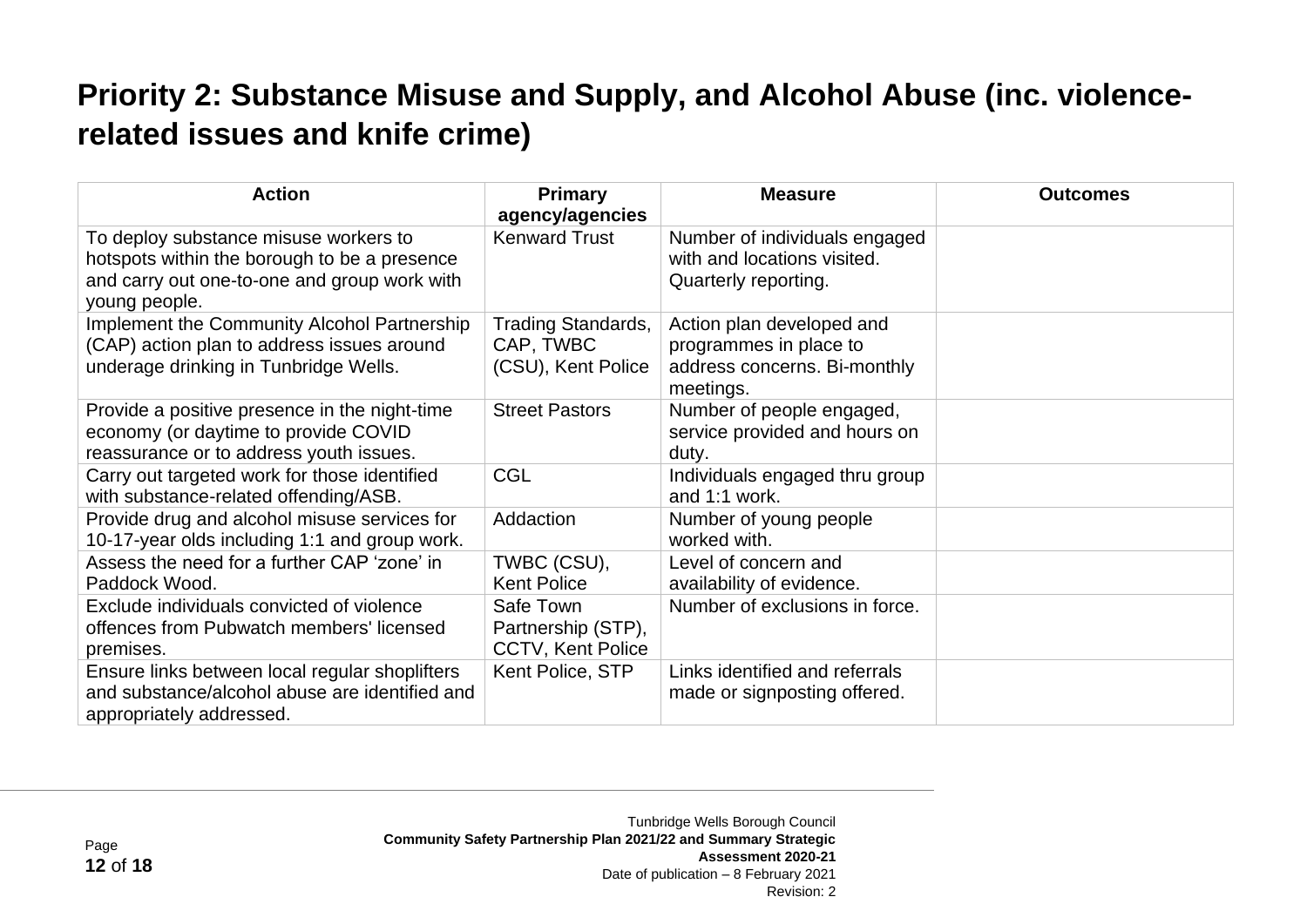| Use Safe Town radios to prevent and detect<br>violent crime, by sharing intelligence between<br>licensees/retailers, CCTV Ops and police. | STP, TWBC<br><b>CCTV, Kent Police</b> | Pubwatch instigated incidents<br>monitored by CCTV.                                        |  |
|-------------------------------------------------------------------------------------------------------------------------------------------|---------------------------------------|--------------------------------------------------------------------------------------------|--|
| Use CCTV (static and deployable) to assist<br>with preventing and detecting violent crime.                                                | TWBC, CCTV,<br><b>Kent Police</b>     | Violent offences monitored.                                                                |  |
| Tackle Organised Criminal Gangs (OCGs) that<br>target Tunbridge Wells residents.                                                          | <b>Kent Police</b>                    | Gangs identified and<br>perpetrators arrested.<br>Monitored at the monthly OCG<br>meeting. |  |
| Provide training to licensed premises around<br>responsibilities when serving/refusing alcohol<br>and dealing with aggressive customers.  | Kent Police, STP,<br>CAP              | Number of training sessions<br>offered.                                                    |  |
| Distribute Emergency Trauma Packs (ETPs),<br>and metal-detecting wands to ensure knives<br>are not brought to pubs and clubs.             | CSU, Safe Town<br>Partnership         | Deployment of ETPs and<br>availability of wands in NTE.                                    |  |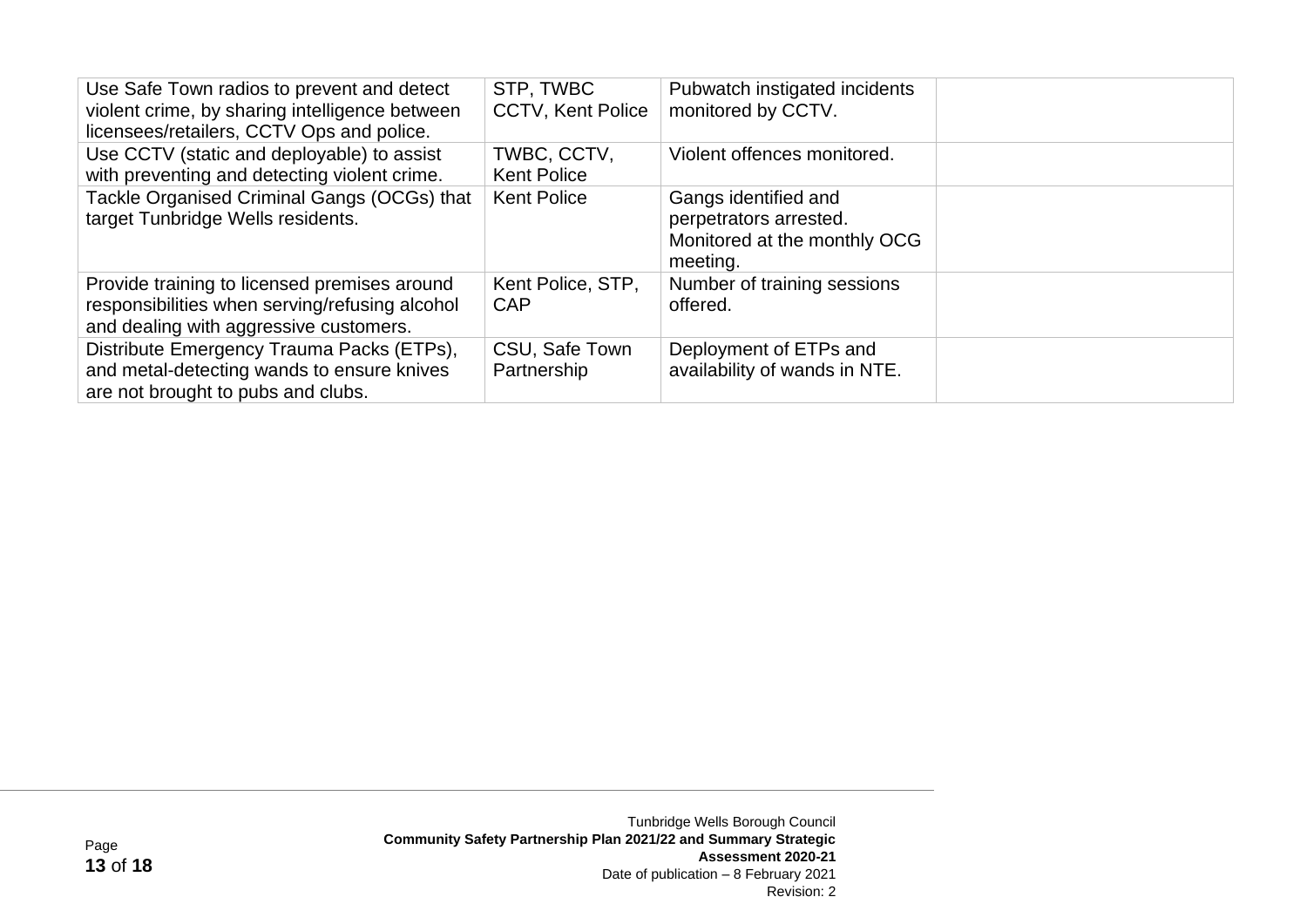# **Priority 3: Anti-social and High-risk Behaviour (including violence-related issues)**

| <b>Action</b>                                                                                                                                                   | <b>Primary</b><br>agency/agencies                                                                                | <b>Measure</b>                                                                                                                                                    | <b>Outcome</b> |
|-----------------------------------------------------------------------------------------------------------------------------------------------------------------|------------------------------------------------------------------------------------------------------------------|-------------------------------------------------------------------------------------------------------------------------------------------------------------------|----------------|
| Liaise with partners to share knowledge and<br>awareness of young people and the open<br>spaces they use. Deploy outreach to areas<br>where risk is identified. | <b>TWBC Community</b><br><b>Safety Team</b><br>(CST), KCC Early<br>Help, Kent Police<br>and outreach<br>partners | Actions identified at monthly<br><b>District Contextual</b><br><b>Safeguarding Meetings</b><br>(DCSM), Vulnerability Board<br>meetings, and morning<br>briefings. |                |
| Organise summer and autumn 'all out' events<br>for Tunbridge Wells and surrounding towns<br>using DCSM intelligence to focus resources.                         | CST, KCC Early<br>Help, Kent Police                                                                              | Events run, YP's engaged with<br>and outcomes evaluated.                                                                                                          |                |
| Implement a 3-year Public Spaces Protection<br>Order with conditions that address anti-social<br>behaviour.                                                     | <b>TWBC</b> and<br>partners                                                                                      | PSPO implemented with<br>appropriate conditions. Current<br>orders expire Sept 2021.                                                                              |                |
| Identify graffiti-taggers through improved overt<br>CCTV surveillance (fixed and deployable) and<br>GIS mapping.                                                | TWBC CST, KCC<br>Early Help, Kent<br>Police, CCTV Ops                                                            | Strategic camera deployments<br>and TWBC CCTV Operations<br>support. Number of persons<br>detected.                                                               |                |
| Encourage speedier removal of graffiti on<br>public and private property.                                                                                       | CST, Street<br>Scene,<br>developers,<br>property owners                                                          | Tags in high profile locations<br>identified and landowners<br>encouraged to remove them<br>quickly.                                                              |                |
| Provide graffiti cleaning kits to businesses and<br>residents (as appropriate).                                                                                 | <b>CST</b>                                                                                                       | Taken up by those in need.                                                                                                                                        |                |
| Targeted engagement with schools and Pupil<br>Referral Units and other educators on risky<br>behaviour and similar themes.                                      | CST, CAP, KCC<br>Early Help, Kent                                                                                | Number of schools engaged<br>on topics such as alcohol,<br>drugs, gangs, CSE, and                                                                                 |                |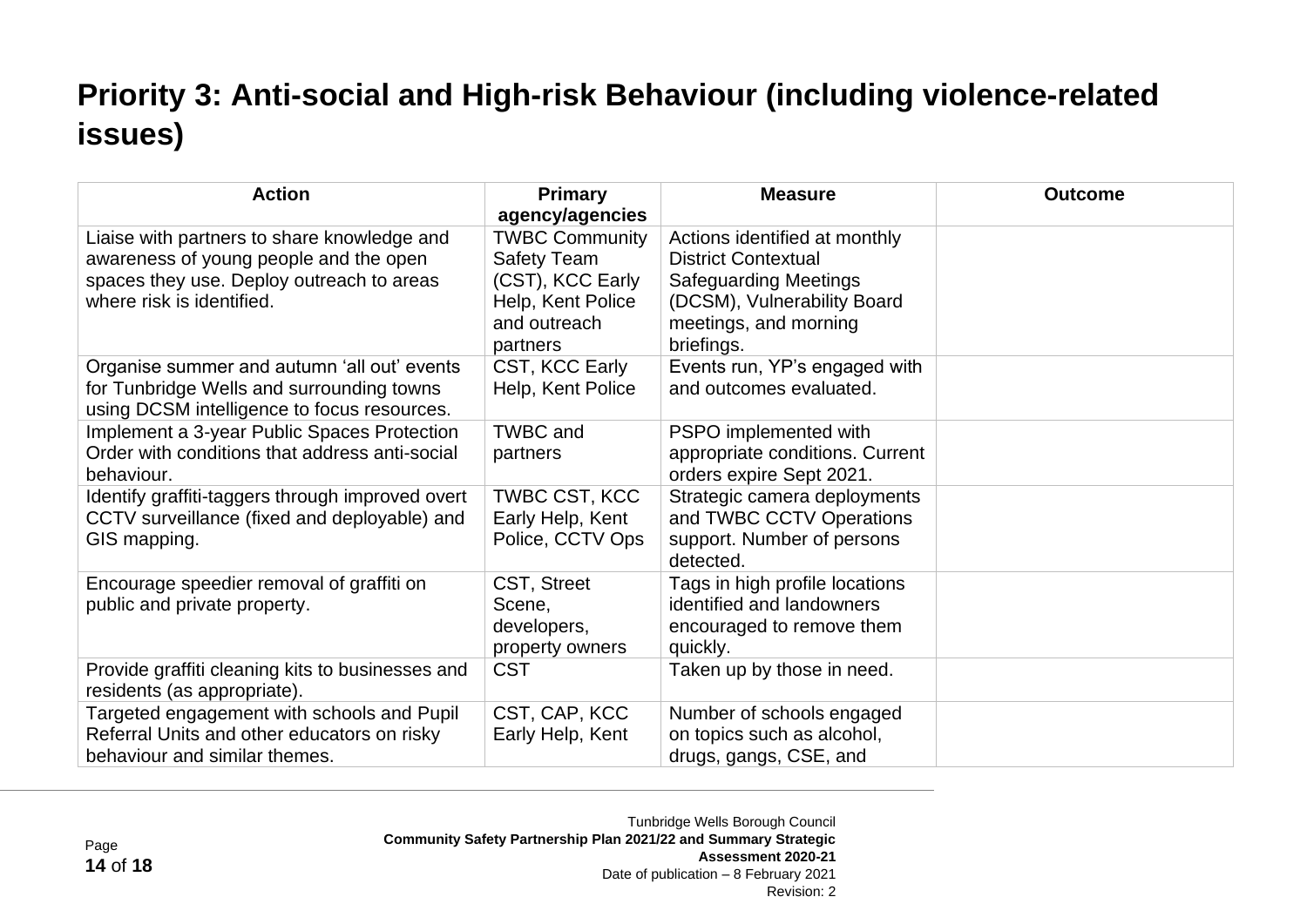|                                                                                                                                                                                                 | Police, Kenward<br>Trust                                                              | associated anti-social<br>behaviour.                                                           |  |
|-------------------------------------------------------------------------------------------------------------------------------------------------------------------------------------------------|---------------------------------------------------------------------------------------|------------------------------------------------------------------------------------------------|--|
| Use deployable CCTV to assist with the<br>prevention/detection of crime and ASB.                                                                                                                | TWBC, Kent<br>Police                                                                  | Locations identified and<br>supported.                                                         |  |
| Engage the new Family Matters ISVA<br>(Independent Sexual Violence Advisor) with<br>individuals raised at relevant meetings                                                                     | CST, Family<br><b>Matters</b>                                                         | Attendance at relevant<br>Safeguarding and Org. Crime<br>Group meetings and referrals<br>made. |  |
| Work with partners to address disorder at<br>popular NTE venues that are frequent sources<br>of disorder, but which may not breach licensing<br>conditions.                                     | CST, Kent Police,<br>Safe Town<br>Partnership,<br><b>TWBC Licensing</b>               | A reduction in the no. of<br>reports or an improved<br>perception of 'problem'<br>venues.      |  |
| Target specific individuals causing ASB in<br>Tunbridge Wells, Cranbrook and Paddock<br>Wood.                                                                                                   | <b>TWBC Community</b><br>Safety Officer,<br><b>Kent Police ASB</b><br><b>Officers</b> | Appropriate warnings and<br>'Behaviour Agreements'<br>served and complied with.                |  |
| Organise knife amnesty events at key locations<br>across the borough.                                                                                                                           | <b>Kent Police</b><br>(Community<br>Policing Team),<br><b>TWBC CST</b>                | Number of events organised.                                                                    |  |
| Develop action plans for TW town centre (north<br>and south) for youth engagement during<br>Spring and Summer months with a focus on<br>early evenings, and Thursday evenings in<br>particular. | <b>CSU Officers</b><br>(TWBC, KCC,<br>Kent Police, STP<br>and other partners          | Agency attendance and<br>engagement. Reduction in<br>reports.                                  |  |
| PAS (Protection Against Stalking) to offer<br>awareness training to housing providers to<br>ensure stalking is considered when<br>investigating neighbour disputes and ASB.                     | PAS, RSLs                                                                             | Training delivered. Referrals<br>made or advice sought.                                        |  |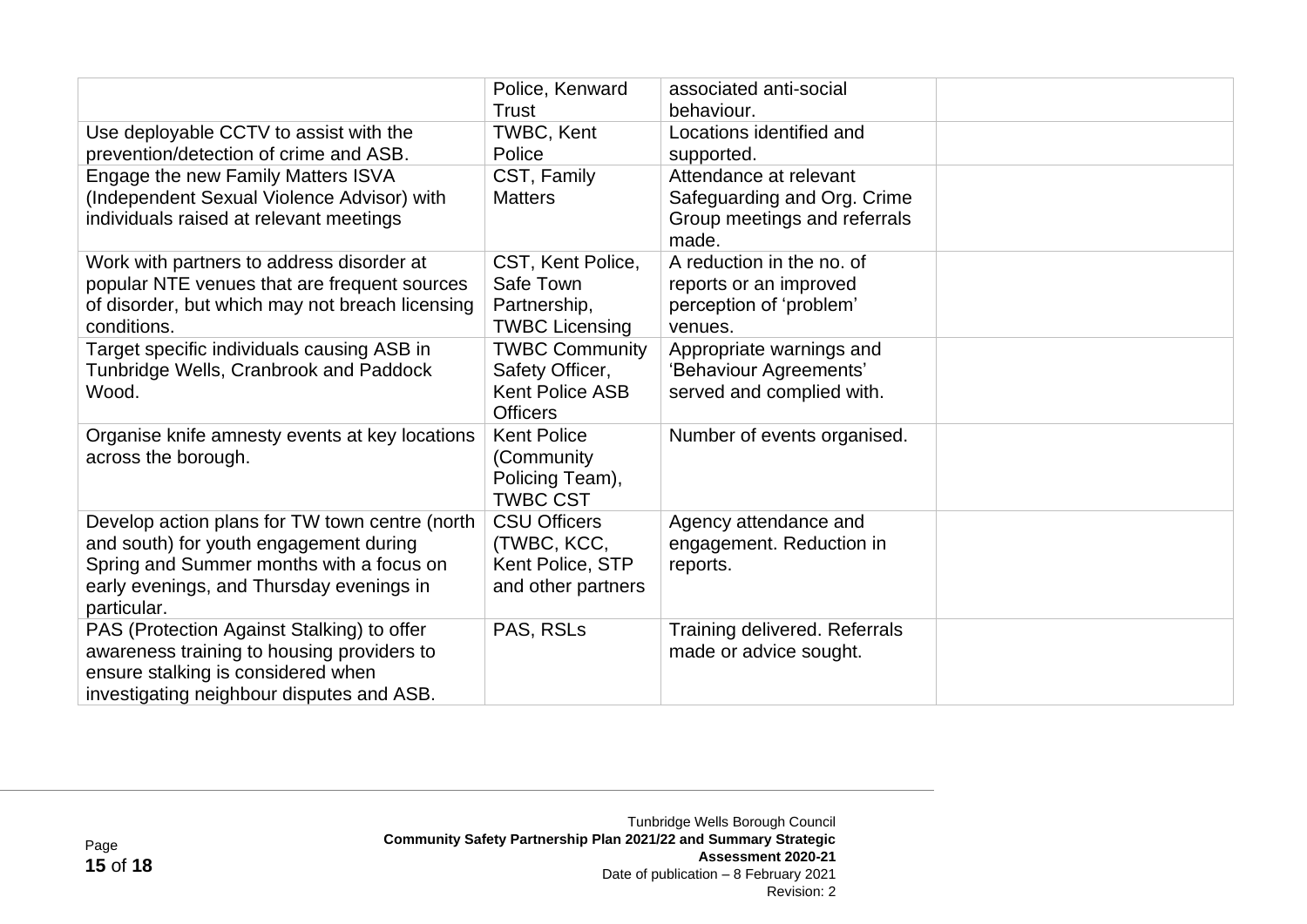| Consider partnership ops to address shoplifting<br>and town centre anti-social behaviour thru<br>PCC funding                  | Safe Town<br>Partnership (STP),<br>TWBC (CSU) | Number of ops run and<br>significant outcomes achieved                                     |
|-------------------------------------------------------------------------------------------------------------------------------|-----------------------------------------------|--------------------------------------------------------------------------------------------|
| Ensure Crimestoppers contact details are<br>widely promoted as a safe reporting<br>mechanism.                                 | All relevant<br>agencies                      | Crimestoppers logo and<br>contact details included in<br>relevant engagement<br>materials. |
| Work with Assembly Hall Theatre to create a<br>programme of engagement for young people to<br>tie in with Early Help and CSU. | AHT, EH and CSU                               | Programme created and<br>relevant young people taking<br>up the opportunity.               |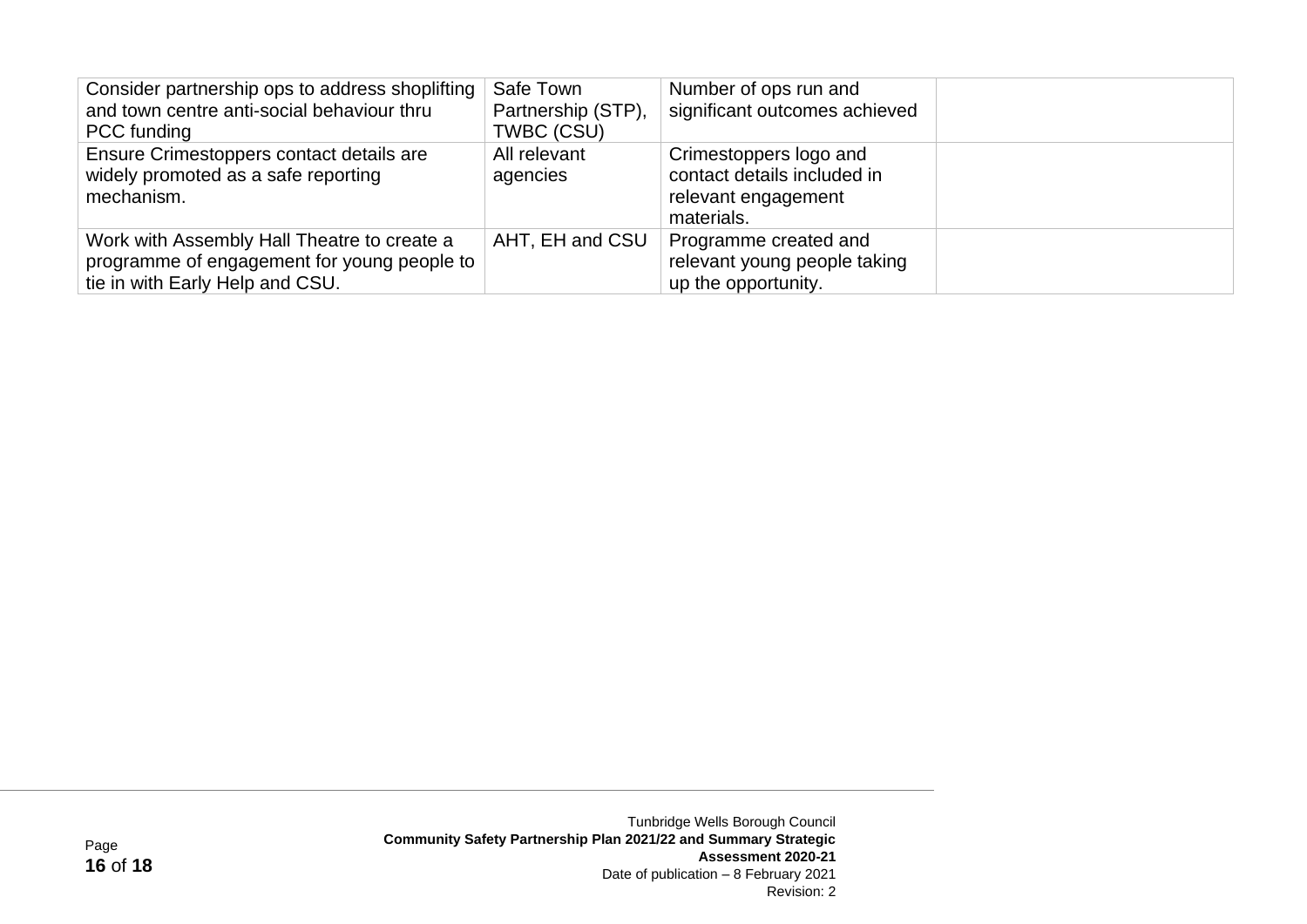### **Priority 4: Road Safety**

| <b>Action</b>                                                                                                                                                       | <b>Primary</b>                                                    | <b>Measure</b>                                                                       | <b>Outcomes</b> |
|---------------------------------------------------------------------------------------------------------------------------------------------------------------------|-------------------------------------------------------------------|--------------------------------------------------------------------------------------|-----------------|
| Education in schools and community groups to<br>include various KFRS-led programs.                                                                                  | agency/agencies<br><b>KFRS, KCC</b><br>Wardens                    | Projects completed and<br>feedback provided.                                         |                 |
| Engage KFRS to support CAP priorities when<br>delivering RS messages to schools                                                                                     | <b>KFRS, CSU</b>                                                  | Number of schools visited<br>where underage drinking<br>formed part of the delivery. |                 |
| Work with KCC and KFRS to promote<br>messages locally and link in with national and<br>local campaigns including Road Safety Week.                                  | <b>TWBC Comms</b><br>and Community<br><b>Safety Team</b><br>(CST) | Number of campaigns<br>supported.                                                    |                 |
| Encourage Tunbridge Wells students to visit<br>the Road Safety Experience at Rochester.                                                                             | <b>KFRS, TWBC CST</b>                                             | Number of schools attending<br>and feedback received.                                |                 |
| During Road Safety Week: Provide safety<br>message to primary school children. Organise<br>a public engagement activity with partners to<br>address all road users. | CST, KRFS                                                         | Number of<br>presentations/activities.                                               |                 |
| Direct KCC Warden public engagement<br>opportunities on road safety topics, particularly<br>around schools.                                                         | CSU, KCC<br>Wardens                                               | Number and type of<br>engagements, attendee<br>numbers.                              |                 |
| Run Captain Safety event during Road Safety<br>Week for KS1 and KS2 students, regulations<br>permitting.                                                            | CSU, Dave Allen                                                   | Number of schools/students<br>attends. Student/school<br>feedback.                   |                 |
| Contribute funding for Safety in Action event<br>for Yr 6 students transitioning to high school,<br>regulations permitting.                                         | CSU, Project<br><b>Salus</b>                                      | Number of Tunbridge Wells<br>students attending.                                     |                 |